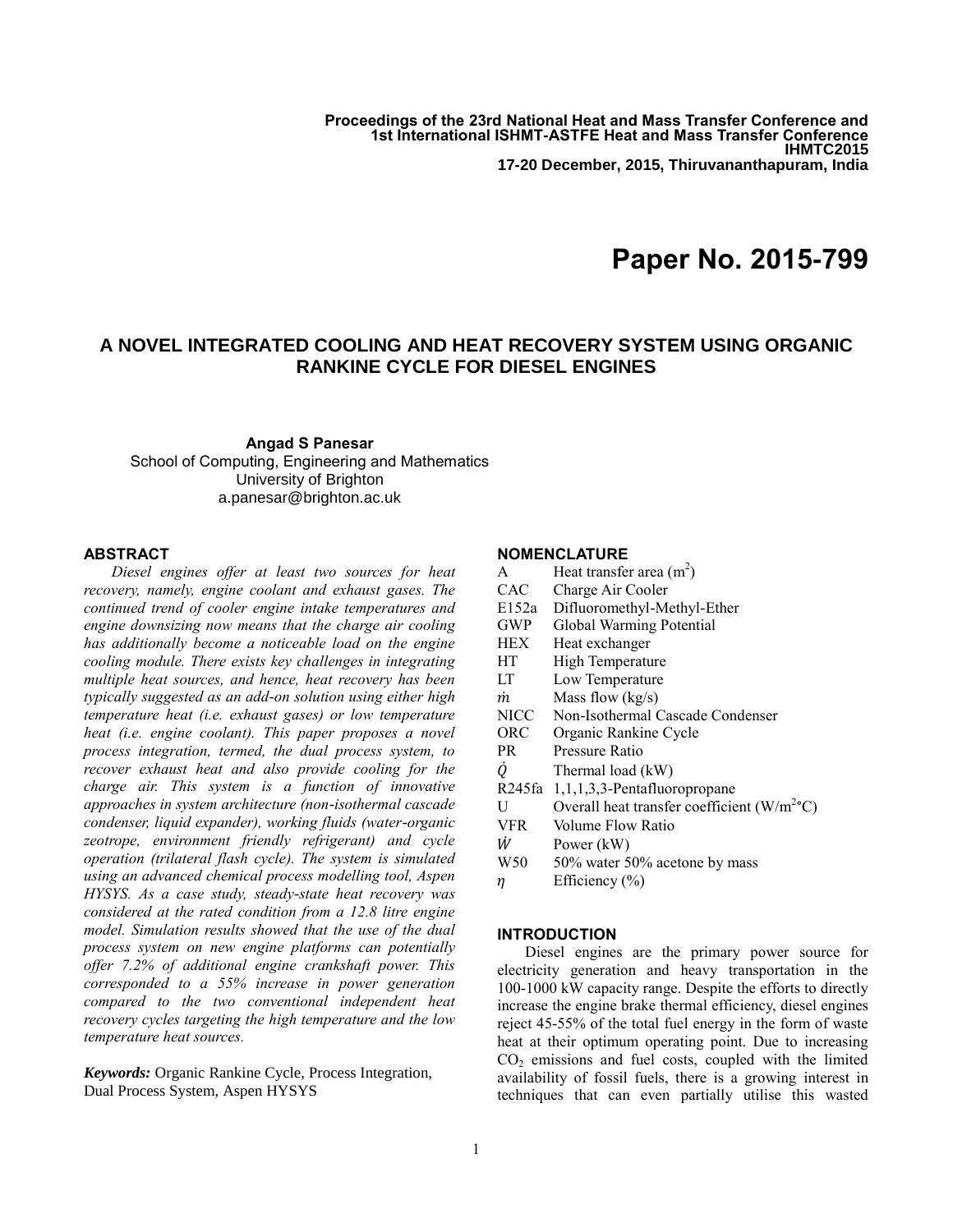resource and convert it into usable power. The use of fluid bottoming cycles is regarded as a possible way forward to improve the overall engine specific fuel consumption [1].

Amongst the numerous bottoming cycle options, Organic Rankine Cycles (ORC) using refrigerants (in particular R245fa) are shown to be better adapted to a heat source quality of less than 250°C [2]. On the other hand, traditional Rankine Cycle is suggested to be superior over refrigerants for a heat source quality greater than 450°C [3]. Diesel engines offering different quality and quantity levels of heat sources then present the first challenge in integrating multiple heat sources using a single fluid loop cycle.

Additionally, the specific use of R245fa and water as working fluids are not without challenges. R245fa has a high Global Warming Potential (GWP) of 1030 (relative to  $CO<sub>2</sub>$  for an integration time horizon of 100 years) [4]. New regulations requiring the use of lower GWP fluids are already in place in the European mobile air-conditioning sector, and such regulations in the future may also apply to ORCs. Although water offers a thermally stable, non-flammable and environmentally friendly solution, the drawbacks of using water include the high freezing temperature and the requirement of large amounts of superheat to avoid excess liquid post-expansion when using conventional machines [5]. Furthermore, for lower molecular weight fluids like water, turbine design considerations in less than 100 kW output capacities results in lower efficiencies compared to heavier molecular weight organic fluids [6].

Along with the chosen working fluid, the performance of a bottoming cycle strongly correlates with that of the expansion and power generation unit [7]. Single stage scroll expanders, screw expanders and radial turbines have demonstrated design point efficiencies of around 70%, but with relatively lower pressure ratios (below 6:1), inlet pressures (below 30 bar) and inlet temperatures (below 230°C) [8]. Since the pressure ratios required in higher temperature ORCs are larger than those achieved by these three expansion machines, piston expanders are being considered as a valid alternative. Demonstrated piston expanders offer relatively higher pressure ratios (up to 14:1), inlet pressures (up to 50 bar) and inlet temperatures (up to 300°C) [6]. However, despite the recent advancements, the design of low-capacity efficient expansion machines (both positive displacement and dynamic machines) remains a key challenge.

The collective consequence of the above discussed shortcomings and challenges result in low thermal efficiencies and high investment costs of conventional bottoming cycles, tending to a low market acceptance.

## **Method Overview**

In view of the above understanding, a holistic approach, termed process integration, for heat to power conversion was undertaken. Here, process integration is defined as a system oriented approach for optimal energy conversion by plant optimisation. The plant optimisation embraces at least four overlapping fields, these include:

- Selection of suitable working fluids
- Optimisation of cycle operating modes
- **Arrangement** of the plant thermal and subsystem architecture, and
- Effects on interconnected processes and utilities



**FIGURE 1.** ENGINE PLATFORM, PARAMETERS AT THE RATED CONDITION AND HEAT SOURCES

Utilising the above approach, this paper firstly proposes a novel dual process system to partially address the highlighted shortcomings and challenges. This system utilises the findings of previous works and extends the analysis to facilitate the continued examination of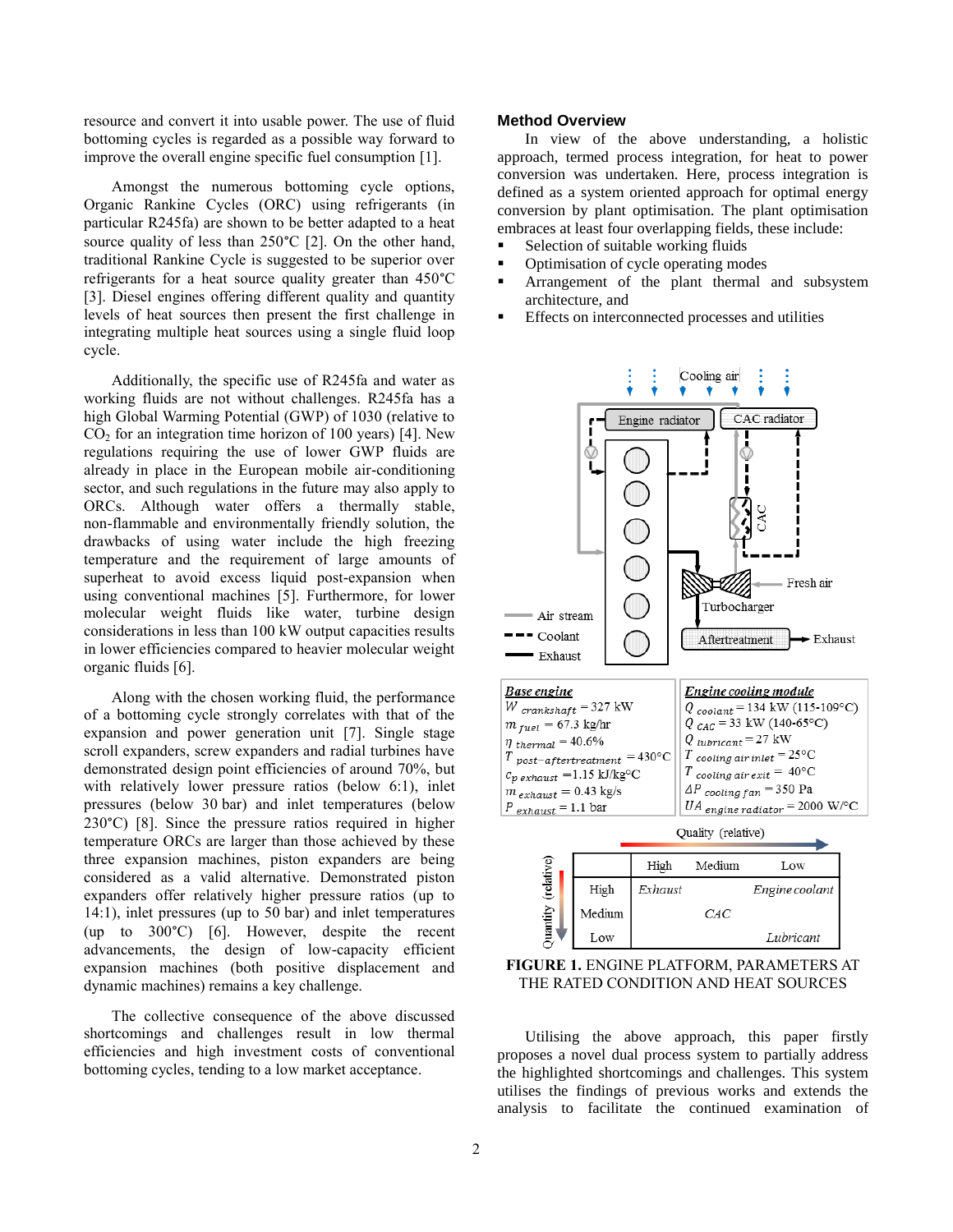bottoming cycles [9]. Secondly, two independent bottoming cycles targeting all the heat sources on a HDDE, offering a conventional approach, is presented to act as a baseline. Finally, the simulation results of the proposed system are compared to the two independent bottoming cycles. The proposed system is quantitatively evaluated with considerations given to, total heat transfer footprint, size of the expansion machines, system power and system complexity.

Results of a 12.8 liter stationary engine model were used for the bottoming cycle analysis. The schematic of this 6 cylinder, turbocharged engine platform using aftertreatments to meet emission regulations is presented in Fig. 1. The engine performance data at the rated condition and the input variables used in the bottoming cycle analysis are also presented in Fig. 1. Steady-state condition was considered to quantify the improvement in performance. Lubricant heat, which was only 20% of the engine block heat, was excluded from heat recovery considerations owing to combined low quality and quantity levels (Fig. 1).

# **DUAL PROCESS SYSTEM**

#### **System Architecture**

It is seen that the charge air cooling has become a noticeable load on the engine cooling module of modern turbocharged diesel engines, and additionally, a potential source for waste heat recovery (Fig. 1). Process integrations that can efficiently exploit both the gaseous waste heat sources, rather than just the exhaust heat, are vital. The system schematic presented in Fig. 2, in association with suggested fluid types and cycle operating modes is proposed as a potential solution. The system utilises two different bottoming cycle concepts and is termed as "dual process system".

The system consists of two distinct temperature-level closed-loop cycles allowing combined heat recovery from two different source quality and quantity levels. The two cycles, the High-Temperature (HT) and the Low-Temperature (LT) cycles are interconnected by a common heat exchanger. The common heat exchanger is a Non-Isothermal Cascade Condenser (NICC). The NICC acts as a condenser for the HT cycle and as a heat source for the LT cycle. The HT cycle recovers the exhaust heat downstream of the aftertreatment devices. The LT cycle recovers the NICC load and the charge air heat in parallel fluid flow. Only the condenser of the LT cycle (cooled by the ambient air) plays a role in dissipating heat out of the system. The bypass lines for the two expanders with pressure reducing valves were excluded for clarity. Furthermore, the storage tanks prior to the two pumps and an exhaust flow bypass valve to control exhaust heat recovery were also omitted.



**FIGURE 2.** ARCHITECTURE OF THE PROPOSED SYSTEM AND DESIGN POINT PARAMETERS

#### **Working Fluids**

Due to the high temperature differential across the system, need to limit exergy destruction and design considerations, two distinct working fluids were used in the system. A higher boiling point fluid was used in the HT cycle, while the LT cycle utilised a relatively lower boiling point fluid. Heat source temperatures greater than 450°C thermodynamically support the use of water as a working fluid [5]. However, working fluid selection is more evolved for source temperatures between 350-450°C (i.e. typical exhaust gas temperatures). This is since organic fluids can outperform water, but may still be excluded due to thermal stability considerations [10].

To provide a favourable trade-off, binary water blends may present an alternative avenue. The justification for the use of a miscible, non-reactive, water-organic blend exists since, compared to the pure organic fluid, the blend can offer increased decomposition temperature and heat transfer coefficient, and decreased flammability, fluid cost, negative health and environmental impact. Additionally, blends provide the capability to tailor the system pressures by varying the compositions. As it has been shown that water mixed with similar boiling point organic fluids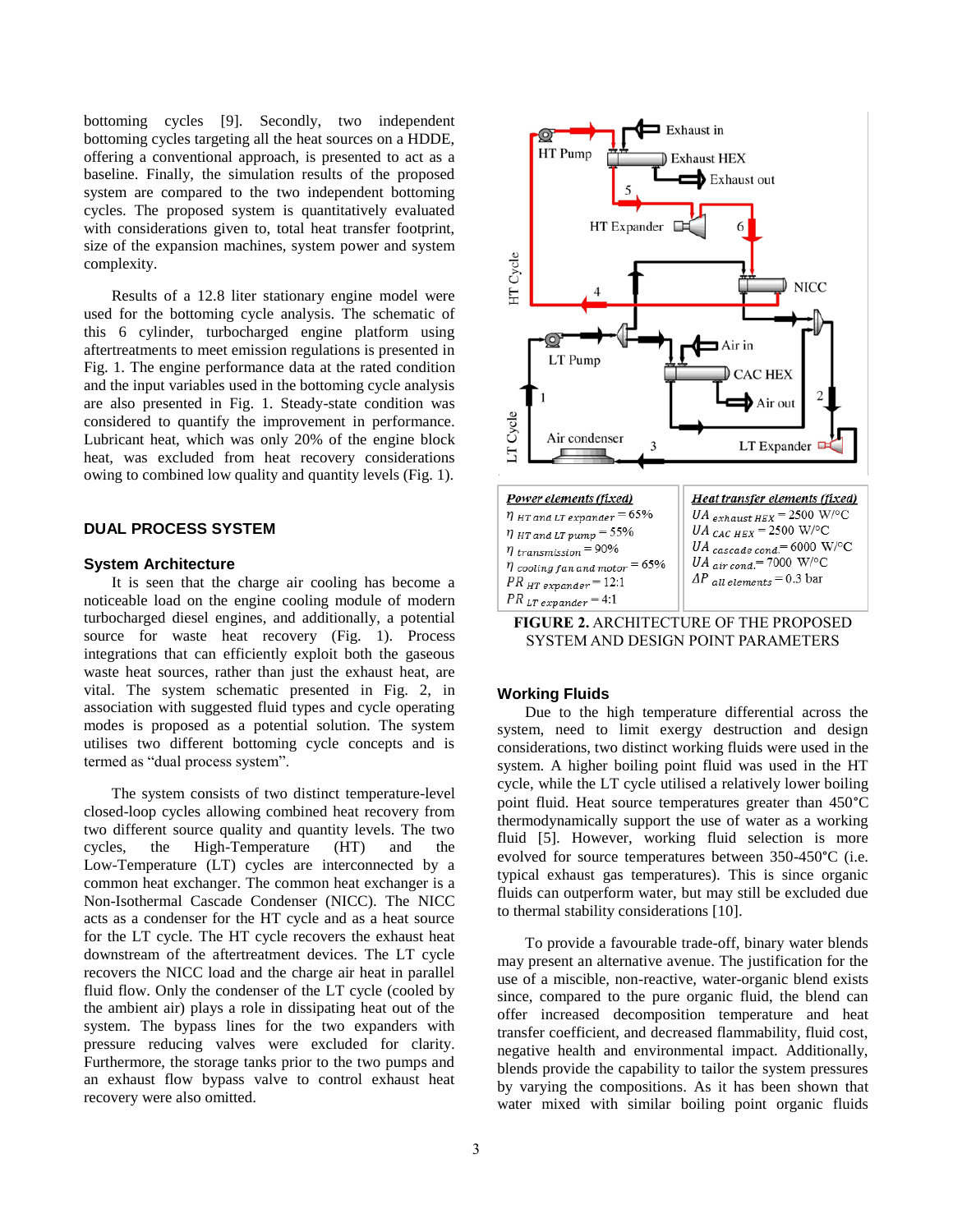demonstrate similar expansion power for a given water mass fraction [9], the selection of a particular blend is more evolved.

A study was conducted to identify water-organic blends with the following primary criterion:

- A water mass fraction of 40-60%: With higher water content, the heat recovery, and hence, the expansion power is shown to reduce when mixed with a higher boiling point (50-100°C) organic fluid [9].
- A homogeneous positive zeotrope with a temperature glide greater than 15°C: Only temperature glides greater than 15°C have demonstrated a noticeable reduction in heat transfer irreversibilities [9].
- A total number of 8-12 atoms in the molecule of the organic blend-constituent: 8-12 atoms in an organic molecule were shown to offer near isentropic vapour curves [9]. When this is mixed with water, the wetness of water is reduced. This ensures that the resulting blend reduces the need of excess superheat to avoid liquid after expansion, and additionally, offer compatibility with the conventional piston expander technology.
- A boiling point of 40-80°C for the organic blend-constituent: A lower blend boiling point will offer super-atmospheric condensation in the HT cycle. The increased condensing pressure will contribute to the use of relatively lower pressure ratio expansion machines.

The screening results, limited to the selection of just one blend that demonstrated the lowest boiling point resulted in the selection of a 50% water and 50% acetone mixture by mass (hereafter referred to as W50). Whereas an earlier identified fluid, Difluoromethyl-Methyl-Ether (E152a), is utilised in the LT cycle [9]. E152a is a hydrofluoroether and belongs to the new generation of refrigerants. It offers a low GWP (110), a low boiling point  $(-5^{\circ}C)$  and a high density (1128 kg/m<sup>3</sup>).

#### **Cycle Operation**

Figure 2 also summarises the realistic design-point modelling assumptions used for the dual cycle system (for modelling overview refer [11]). The expansion and pumping efficiencies (65, 55%) for both the temperature level cycles were kept constant. Additionally, the HT and the LT expander pressure ratios (12:1, 4:1) were also fixed. The UA (W/°C) values, i.e. overall heat transfer coefficient (U, W/m<sup>2</sup>°C) multiplied by the heat transfer area  $(A, m^2)$ were kept constant corresponding to a pinch point temperature differences between 10 and 20°C. Under similar process application, this range of pinch point values have demonstrated a suitable trade-off between the required overall heat transfer area and the power produced by the bottoming cycle [9]. The cooling air mass flow for

4

the LT cycle condenser was calculated by limiting the air temperature rise across the condenser to 15°C.



**FIGURE 3.** T-S DIAGRAM FOR THE HT CYCLE AND THE LT CYCLE IN THE DUAL PROCESS SYSTEM

Figure 3a and b present the Temperature-Entropy (T-S) cycle diagram of the HT and the LT cycle, respectively. In the HT cycle (Fig. 3a), liquid W50 (Pt. 4) was pumped by the HT pump to then be preheated, evaporated and superheated in the exhaust heat exchanger. The superheated vapor (Pt. 5) was then expanded in a vapour expander, the exiting stream (Pt. 6) was then de-superheated, condensed and subcooled in the cascade condenser. The resulting temperature glide of 30°C in W50, which was a function of the blend composition, the absolute pressure and the pressure drop, produced a better temperature match to the exhaust gas, increasing the average heat addition temperature and reducing the exhaust heat exchanger irreversibilities (Fig. 3a). Furthermore during condensation, due to having an increased average heat rejection temperature, W50 offers a larger heat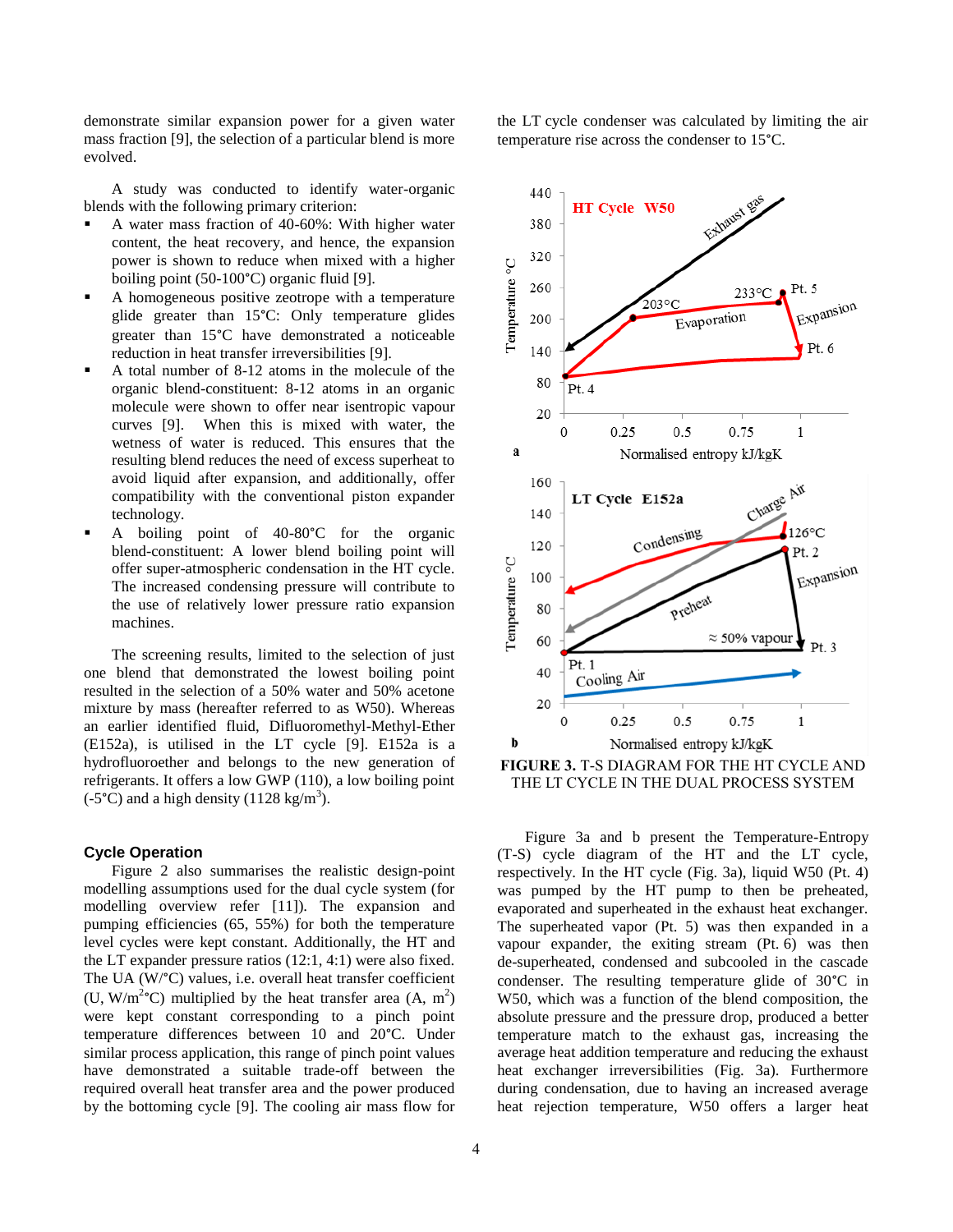transfer driving force to achieve the same condensation exit temperature compared to pure and azeotropic fluids. To maintain the relative mass fractions of W50, a slight superheat (17°C) was used. The superheated W50 temperature was limited to 250°C. This was since thermal decomposition in hydrocarbon fluids (and derivatives) was typically reported above this value [12]. Similarly, an additional sub-cooling safety margin was also included prior to HT pump inlet.

In the LT cycle (Fig. 3b), liquid E152a (Pt. 1) was pumped by the LT pump for parallel heat recovery from the charge air heat exchanger and the NICC. The fluid mass flow rate and flow distribution in the two parallel lines were controlled to form a preheated liquid (Pt. 2). This high-pressure, high-temperature, liquid was then expanded in a liquid expander, and exited as a two-phase (Pt. 3). Due to the close similarity to trilateral cycle, the liquid expansion cycle is also termed as trilateral flash cycle. The two-phase, low-pressure, low-temperature E152a was then fully condensed (at a condensing temperature of 52°C) and subcooled in the air cooled condenser. The E152a liquid expansion cycle provided an almost constant temperature difference in the charge air heat exchanger. Furthermore, due to a correct formulation of the blend (i.e. W50), the high temperature glide  $(36^{\circ}C)$ experienced in the NICC offered the added advantage of reduced average condensing temperature of the HT cycle. As the power output of a theoretical bottoming cycle is shown to be up to 4 times more sensitive to an equivalent reduction in heat rejection temperature than to an increase in the heat addition temperature [9]. The heat transfer irreversibilities in both the parallel heat exchangers are limited to relatively lower levels, along with the added crucial thermodynamic advantage offered by the NICC.

Note that, conceptually, the proposed system can be considered as an adaptation of a conventional cascade system [13]. Nonetheless, the behavior of the dual process system is noticeably different. This difference is collectively attributed to the architecture (i.e. NICC and liquid expander), the fluids (i.e. W50 and E152a) and the cycle operation (i.e. trilateral flash cycle).

# **INDEPENDENT HEAT RECOVERY CYCLES**

To compare the system performance and resulting cycle parameters of the proposed dual process system, it was compared against the combined performance of two independent cycles. The first independent cycle, the HT cycle, utilised water to recover the exhaust heat (Fig. 4a). Whereas, the second independent cycle, the LT cycle utilised R245fa to recover engine coolant (50% ethylene glycol, 50% water) and charge air heat in series (Fig. 4b). In order to increase the exergy content of the engine coolant, the coolant temperature was raised to 115°C. Such

increases in the coolant temperature have demonstrated no negative effect on the engine efficiency [14].



**FIGURE 4.** ARCHITECTURE OF THE INDEPENDENT CYCLES AND SIZING PARAMETERS

To simulate the two independent cycles collectively with a relatively similar system footprint to the dual process cycle, the following was considered. It was assumed that the overall heat transfer coefficient (U) was similar between relatively similar fluid types under similar process application, in particular:

- Exhaust gas/water = Exhaust gas/ $W50$
- Charge air/R245fa = Charge air/E152a
- $Coolant/R245fa = W50/E152a$
- Cooling  $air/R245fa =$ Cooling  $air/E152a$

Therefore, UA (W/C), i.e. overall heat transfer coefficient multiplied by the heat transfer area (A), was considered as a first indicator for similar heat transfer areas. Although this assumption is subjected to inaccuracy [15], nonetheless, as it will be demonstrated, the system power results will be noticeably different for the dual process system and combined performance of the two independent cycles to support this assumption. Additionally, for similar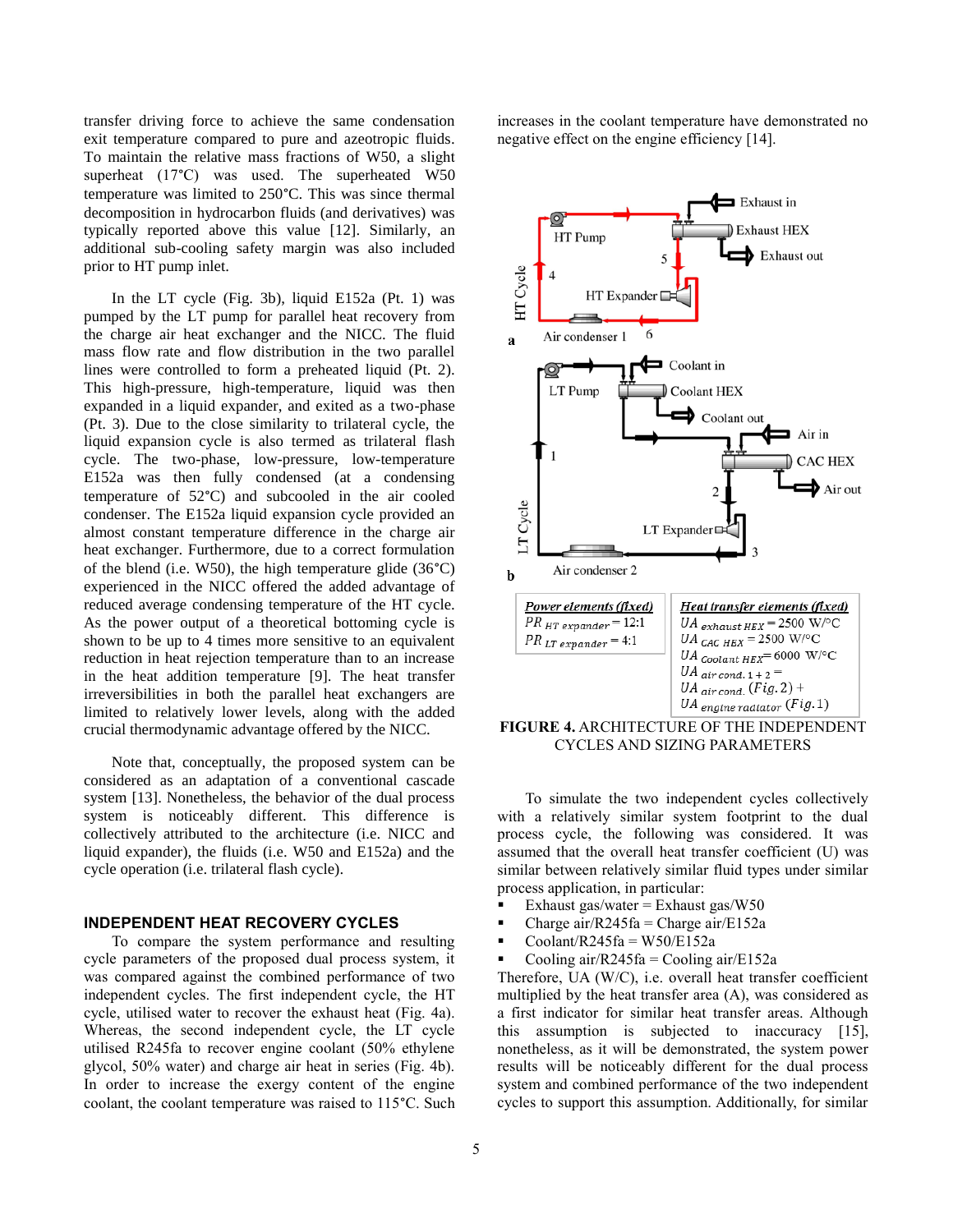fluid types (i.e. water, W50 and R245fa, E152a), the expansion pressure ratio was considered as a first indicator of the expansion machine size.

The component isentropic efficiencies and heat exchanger pressure losses were kept same among the proposed system and the independent cycles. Although these efficiencies are a function of the working fluid properties and pressure differential, nonetheless as a first approximation, the considered values may provide an insight into the achievable performance. The cooling air flow temperature rise across both the HT and the LT air condensers was limited to 15°C.



HT CYCLE AND THE INDEPENDENT LT CYCLE

Figure 4 also summarises the UA values for all the heat transfer elements and pressure ratios for the two expanders corresponding to the same system footprint as that of the dual process system. The only difference being that the combined UA value of the air condensers of the

6

two independent cycles being larger than the dual process air condenser by a value of 2000 W/°C. This was since the two independent cycles also recovered the coolant heat, and the base engine cooling module already included an engine radiator with a value of 2000 W/°C for engine block cooling (Fig. 1). Hence, the absolute condenser sizing of the two independent cycles was higher by this value to perform a like-for-like comparison.

Figure 5a and b presents the T-S cycle diagram of the independent HT water and the independent LT R245fa cycles, respectively. Due to a relatively higher condensing temperature (93°C) in the HT cycle, water was only superheated to 250°C to limit the liquid at expansion exit to below 2%. Furthermore, since R245fa is a drying fluid, a dry saturated vapour expansion was considered in the LT cycle.

# **RESULTS AND DISCUSSION**

Table 1 summarises the system and performance parameters for comparison between the dual process system and the combined two independent cycles from Aspen HYSYS [16]. The volume flow ratio (defined as the ratio between the volumetric flow rates at the expansion outlet to inlet) in the LT cycle expansion from the liquid phase (E152a) were significantly higher than those associated with the expansion of dry saturated vapour (R245fa). Nonetheless, when using twin-screw machines for liquid expansion (or slightly sub-cooled liquid expansion), the overall expansion volume flow ratio using a conventional refrigerant is shown to be over 4.3 times greater than the expander built-in volume flow ratio [17]. As a result, despite the volume flow ratio of LT E152a expander being 21.3:1, the required machine build-in volume flow ratio is expected to be around 5:1. As a result, the engineering challenges, due to the expander size are expected to be low. This value is then similar to the independent LT R245fa cycle recovering combined engine coolant and charge air heat (4.5:1). Furthermore, for equal expansion power, liquid E152a expansion is shown to offer a 30% lower volume flow ratio over liquid R245fa expansion under similar process application, providing a more practical solution [9].

The heat input into the HT (W50) and LT (E152a) cycles in the proposed system were 138.5 and 153.7 kW, giving cycle thermal efficiencies of 12.3 and 9.2%, respectively. Nonetheless, a more appropriate indicator, the combined dual process cycle thermal efficiency, was much higher at 18.2%. This was since around 121.4 kW of the heat input into the LT cycle was internally recuperated. When this is excluded from consideration, and the dual process system is assessed in its entirety, the added heat into the LT cycle from the external source was only 32.3 kW. The internal heat recuperation by the NICC,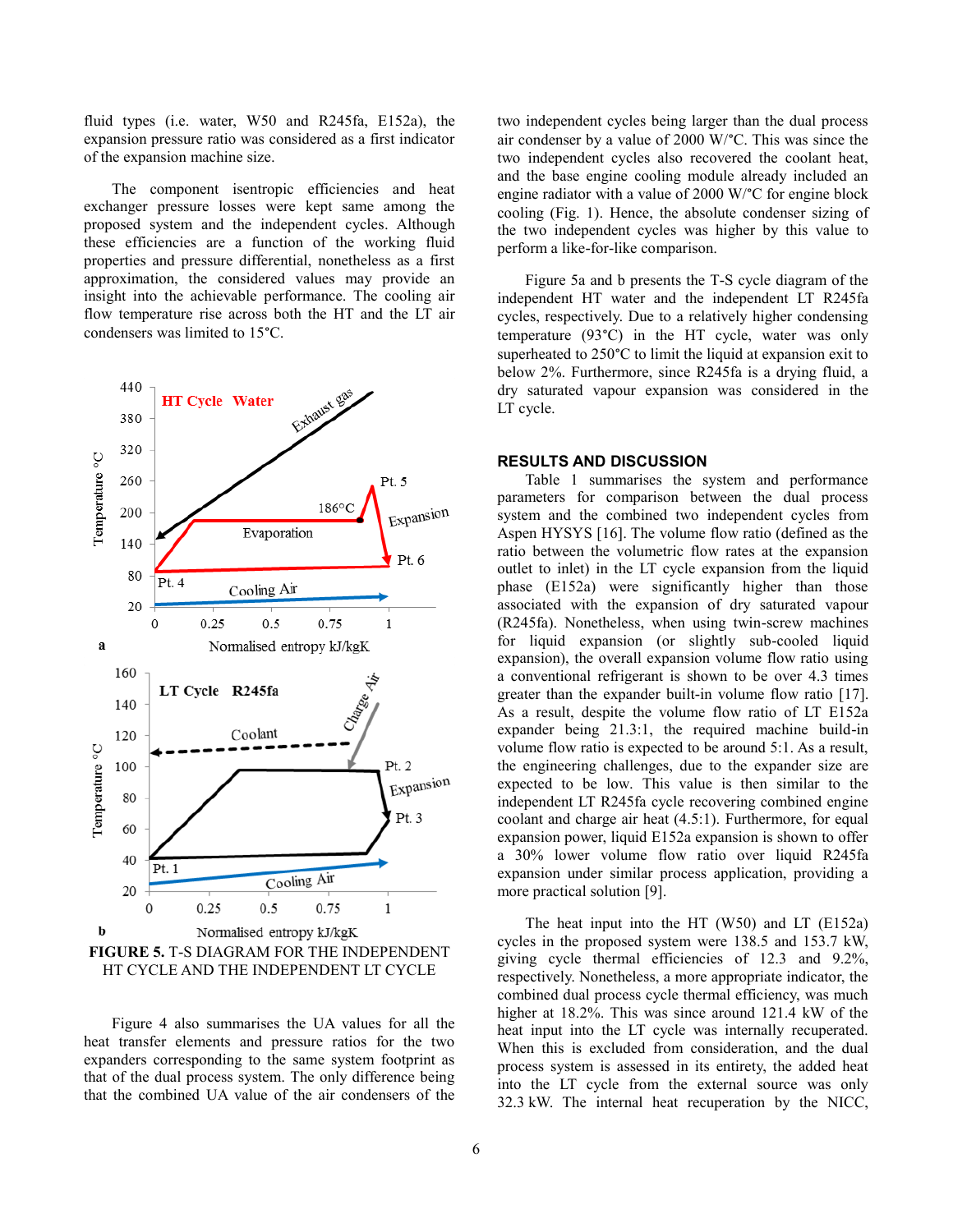combined with the efficient use of the low temperature charge air heat gave an exceptionally high LT cycle thermal efficiency of 43.6% despite a low maximum working fluid temperature (118°C). Although the independent LT (245fa) cycle offered increased heat recovery from the thermal loads on the engine cooling module (137.3 vs. 32.3 kW), the drawback was in its lower cycle thermal efficiency of 7.1%. This independent cycle additionally resulted in the incomplete utilisation of the coolant heat (119.1 vs. 134 kW) and the charge air heat (18.2 vs. 33 kW) due to the mass flow rate limitation. As a result, the dual process cycle thermal efficiency was approximately twice than the combined two independent cycles (18.2 vs. 9.3%). Even more important, the system power, of the dual process system was approximately 55% higher than the combined two independent cycles  $(23.7 \text{ vs.})$ 15.2 kW) despite a 37% lower heat input (170.8 vs. 272.7 kW).

**TABLE 1.** COMPARISON OF PERFORMANCE AND SYSTEM PARAMETERS

|                                      |                        | Two         |
|--------------------------------------|------------------------|-------------|
|                                      | Dual Process<br>System | Independent |
|                                      |                        | Cycles      |
| $Q_{Exhaust HEX}$ kW (HT)            | 138.5                  | 135.4       |
| $Q_{NICG}$ kW (HT)                   | 121.4                  |             |
| $Q_{air\,cond.\,1}$ kW (HT)          |                        | 119.8       |
| $P_{max}$ bar (HT)                   | 37.1                   | 11.8        |
| $T_{max}$ °C (HT)                    | 250                    | 250         |
| m <sub>working fluid</sub> kg/s (HT) | 0.083                  | 0.053       |
| $VFR$ <sub>expander</sub> (HT)       | 9.3:1                  | 8.7:1       |
| $W_{expander}$ (HT)                  | 17.7                   | 15.7        |
| $W_{pump}$ (HT)                      | 0.7                    | 0.1         |
| $\eta$ cycle thermal $\%$ (HT)       | 12.3                   | 11.5        |
| m <sub>cooling air</sub> kg/s (HT)   |                        | 7.9         |
| $W_{fan}$ (HT)                       |                        | 3.7         |
| $Q_{CAC HEX}$ $kW$ (LT)              | 32.3                   | 18.2        |
| $Q_{\text{Coolant HEX}}$ kW (LT)     |                        | 119.1       |
| $Q_{air\,cond.}$ kW (LT)             | 139.5                  |             |
| $Q_{air\,cond.\,2}$ kW (LT)          |                        | 127.6       |
| $P_{max}$ bar (LT)                   | 24.9                   | 12.3        |
| $T_{max}$ °C (LT)                    | 118                    | 97          |
| $m_{working\ fluid}$ $kg/s$ (LT)     | 0.251                  | 0.625       |
| $VFR$ $_{expander}$ (LT)             | 21.3:1                 | 4.5:1       |
| $W_{\text{ }expander}$ (LT)          | 18                     | 10.6        |
| $W_{pump}$ (LT)                      | 3.9                    | 0.9         |
| $\eta$ cycle thermal $\%$ (LT)       | 9.2                    | 7.1         |
| m cooling air kg/s (LT)              | 9.2                    | 8.4         |
| $W_{fan}$ (LT)                       | 4.3                    | 3.9         |
| $\eta$ cycle thermal $\%$ (Combined) | 18.2                   | 9.3         |
| $\eta$ system thermal % (Combined)   | 13.9                   | 5.6         |
| $W_{system}$ kW (Combined)           | 23.7                   | 15.2        |

Note that the cycle thermal efficiency was calculated according to Eqn. (1). Furthermore, the system power, which attempts to account for the parasitic power and losses, was calculated according to Eqn. (2).

$$
\eta_{\text{ cycle thermal}} = (W_{\text{expander}} - W_{\text{pump}}) / Q_{\text{in}} \tag{1}
$$

$$
W_{system} = (W_{HT\ expander} + W_{LT\ expander} - W_{HT\ pump} - W_{LT\ pump}) \eta_{transmission} - W_{fan} \quad (2)
$$

The W50 was simulated using the Wilson property package [18]. The phase change calculations were based on a summation of 15 equal enthalpy intervals to minimise the error in the UA value. Since the W50 characteristics are different from that of a pure fluid, the calculation and design efforts for the exhaust heat exchanger and the NICC are expected to be more complex [5]. Nonetheless, the above results clearly indicate the benefit of the proposed dual process system and support the continued research efforts to implement it in practice. Note that the accurate heat exchanger size comparison (using detailed heat transfer models) and achievable expansion efficiencies (using expander models) remain the limitations of the presented work, and hence, a theme of focus for future works.

## **CONCLUSION**

The present shortcomings and challenges with conventional fluid bottoming cycles for waste heat recovery contribute to the limited deployment of this technology. To partially address this, a holistic approach, termed process integration was undertaken. As a result, a system consisting of two interconnected different temperature-level closed-loop cycles is proposed. The system, termed the dual process system, is a function of innovative approaches in architecture, working fluids and cycle operation. The resulting key advantages and novelty of this system are as follows:

- Improved thermal stability and frost protection: The 50% water by mass in the high temperature cycle mixed with a high critical temperature organic fluid (i.e. acetone, 233°C) bodes well for high temperature heat recovery and offers freezing temperatures similar to the conventional engine coolant. In addition, the low critical temperature pure organic fluid (i.e. E152a, 149°C) in the low temperature cycle experiences a maximum source temperature of 140°C.
- Reduced negative health and environmental impact: This was achieved firstly, using a common laboratory fluid (i.e. acetone) mixed with 50% water, and secondly, using a new generation low global warming refrigerant (i.e. E152a).
- Reduced heat transfer irreversibilities: An important criterion in the water-organic blend selection study